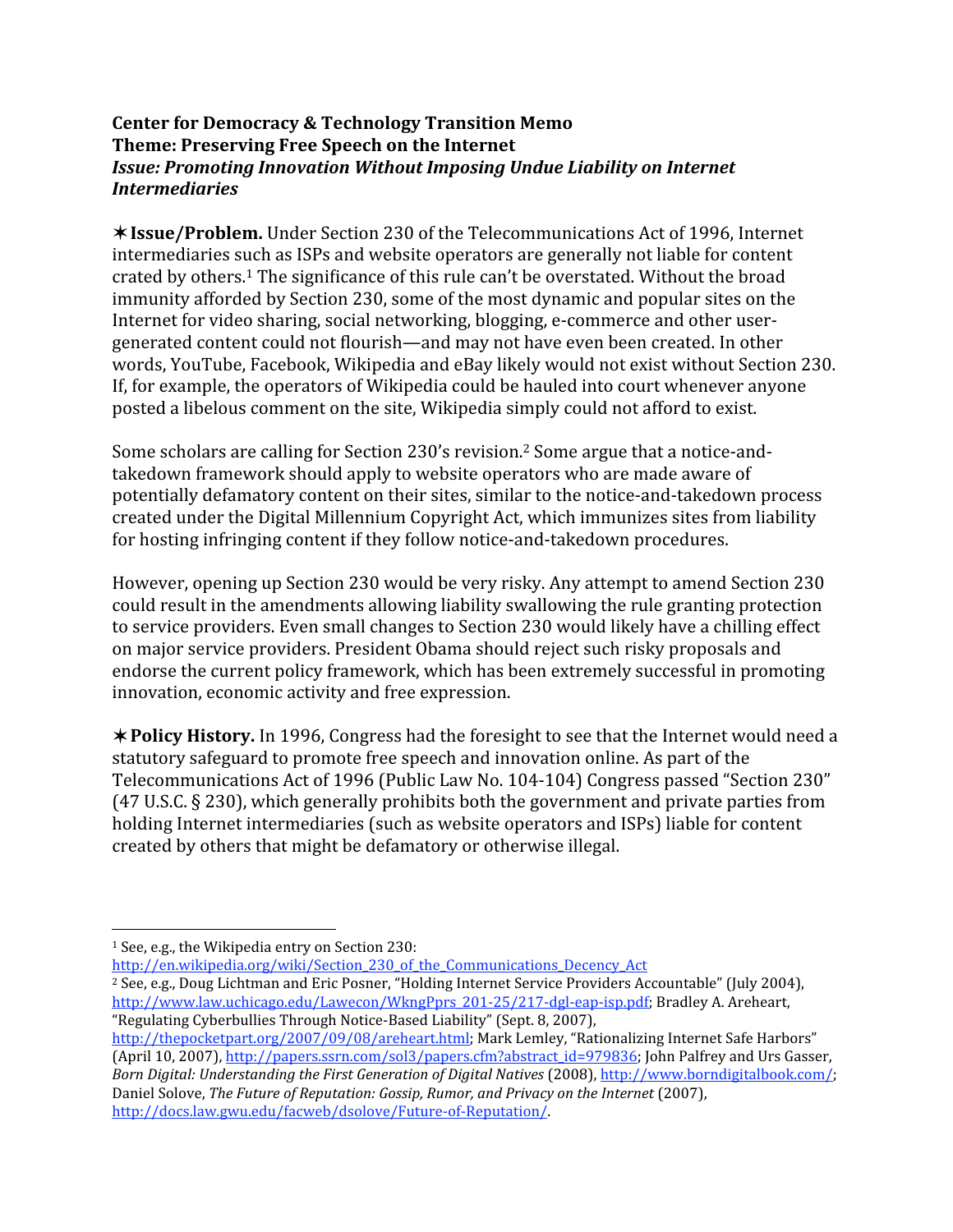One of the key operative provisions is Section  $230(c)(1)$ , which insulates ISPs and websites from liability arising because of content posted by other people. Congress explained its motivation for passing Section 230 in four relevant "findings" (Section 230(a)) and two "policy
statements"
(Section
230(b)).

The four findings state:

The Congress finds the following:

(1)
The
rapidly
developing
array
of
Internet
and
other interactive
computer
services available
to
individual Americans
represent
an
extraordinary
advance
in
the availability of educational and informational resources to our citizens. ... (3)
The
Internet
and
other
interactive
computer
services offer
a
forum
for
a
true diversity of political discourse, unique opportunities for cultural development, and myriad avenues
for
intellectual
activity.

(4) The Internet and other interactive computer services have flourished, to the benefit of all Americans, with a minimum of government regulation.

(5)
Increasingly
Americans
are
relying
on
interactive media
for
a
variety
of
political, educational,
cultural,
and entertainment
services.

Similarly,
the
two
policy
statements
provide:

It is the policy of the United States—

(1)
to
promote
the
continued
development
of
the
Internet
and
other
interactive computer
services
and
other interactive
media;

(2)
to
preserve
the
vibrant
and
competitive
free
market that
presently
exists
for
the Internet and other interactive computer services, unfettered by Federal or State regulation….

As a whole, the provisions of Section 230 articulate and implement a core goal of Congress, which remains as important today as it was in 1996: to promote a diverse, competitive and largely unregulated market for Internet content and services. Section 230(c)(1) ensures that
Internet
intermediaries
can host
robust
forums
for
ideas
and
discourse, without
the service
providers
fearing
a
constant
stream
of
lawsuits
trying
to
hold
them
liable
for content
posted
by
others.

**\*What the Obama Administration Should Do.** (1) President Obama should endorse the current
policy
that
protects
Internet
intermediaries
from
liability
for
the
postings
of
others.

(2)
President
Obama
should
reject
Congressional
or
agency
proposals
to
amend
Section 230 or otherwise to require website operators, Internet Service Providers (ISPs), or other communications middlemen to remove or block access to certain content. The creators of content
should
remain
fully
liable
for
their
material.